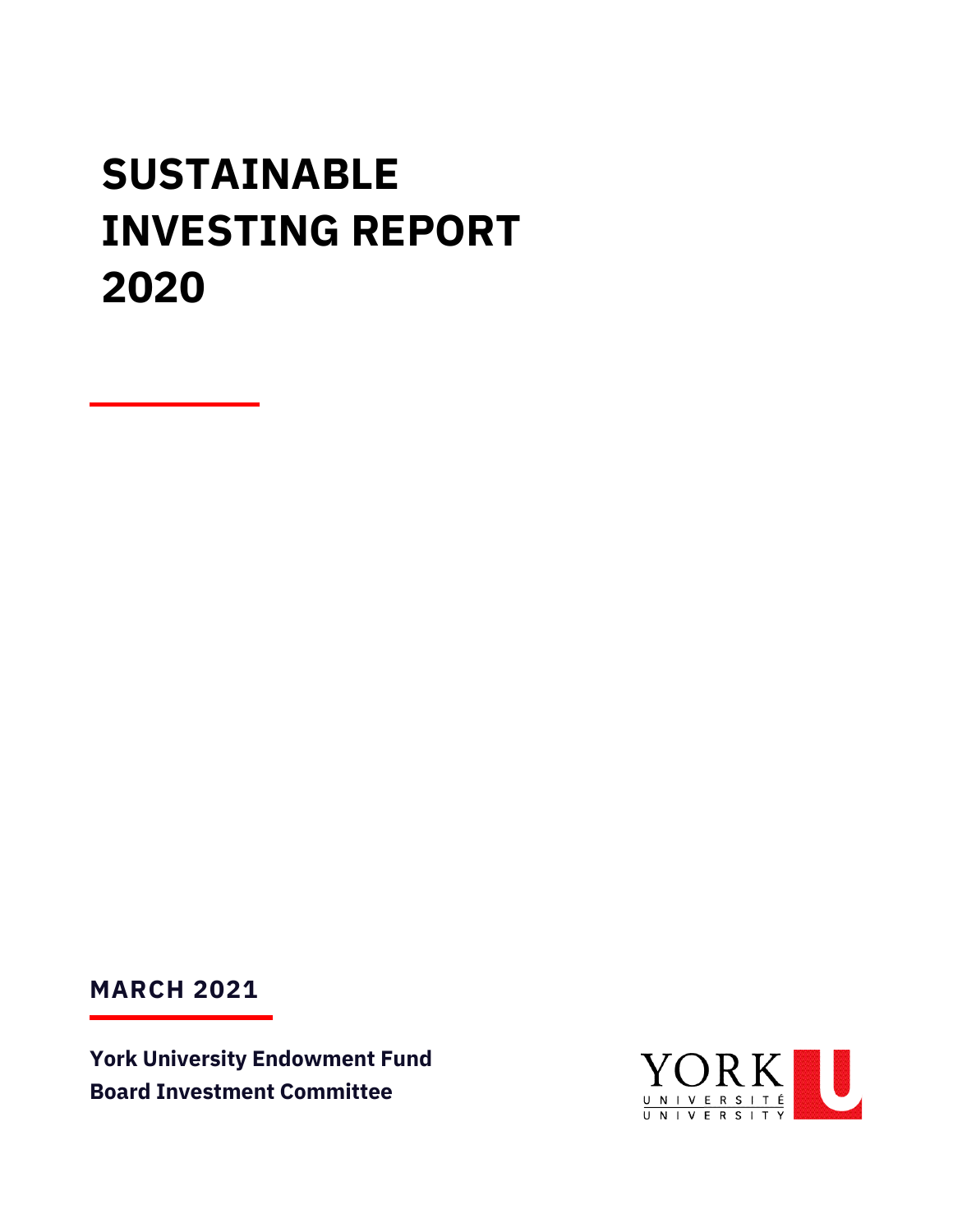# **SUSTAINABLE INVESTING REPORT**

# **Background**

In 2018, the Board approved revisions to the Endowment's Statement of Investment Policies and Procedures (SIPP) to reflect the University's commitment to sustainable investing. During the ensuing years, York has become a founding member of the University Network for Investor Engagement (UNIE), and is a member in good standing for the Responsible Investment Association (RIA), the Canadian Coalition for Good Governance (CCGA), and the Carbon Disclosure Project (CDP).

York's sustainable investing strategy integrates environmental, social and governance (ESG) factors in the overall management of its endowment portfolio. The University believes that these factors can affect risks and returns, and that organizations that effectively manage ESG factors are more likely to endure and create sustainable value over the long term. The University's approach to sustainable investing is evolving, and one that will adapt as the linkage between ESG factors and, risks and returns become better understood over time.

The University also believes active engagement through its investment managers is an effective approach in assessing ESG factors, and that an active approach will generate better and sustainable returns relative to a negative screening process, which would arbitrarily exclude certain investments.

The Sustainable Investing Report reflects the University's pledge to report to the community on how the University integrates ESG practices in the management of its portfolio.

#### **YORK'S COMMITMENT**

#### **York University's commitment states that:**

- **1. The University will monitor Investment Manager ESG integration and engagement on a regular basis. Such monitoring will include an annual reporting process to the University on incorporation of ESG factors by Investment Managers.**
- **2. The University will report annually to the University community, as part of its overall reporting of investment performance, on how managers incorporate ESG factors in their evaluation process.**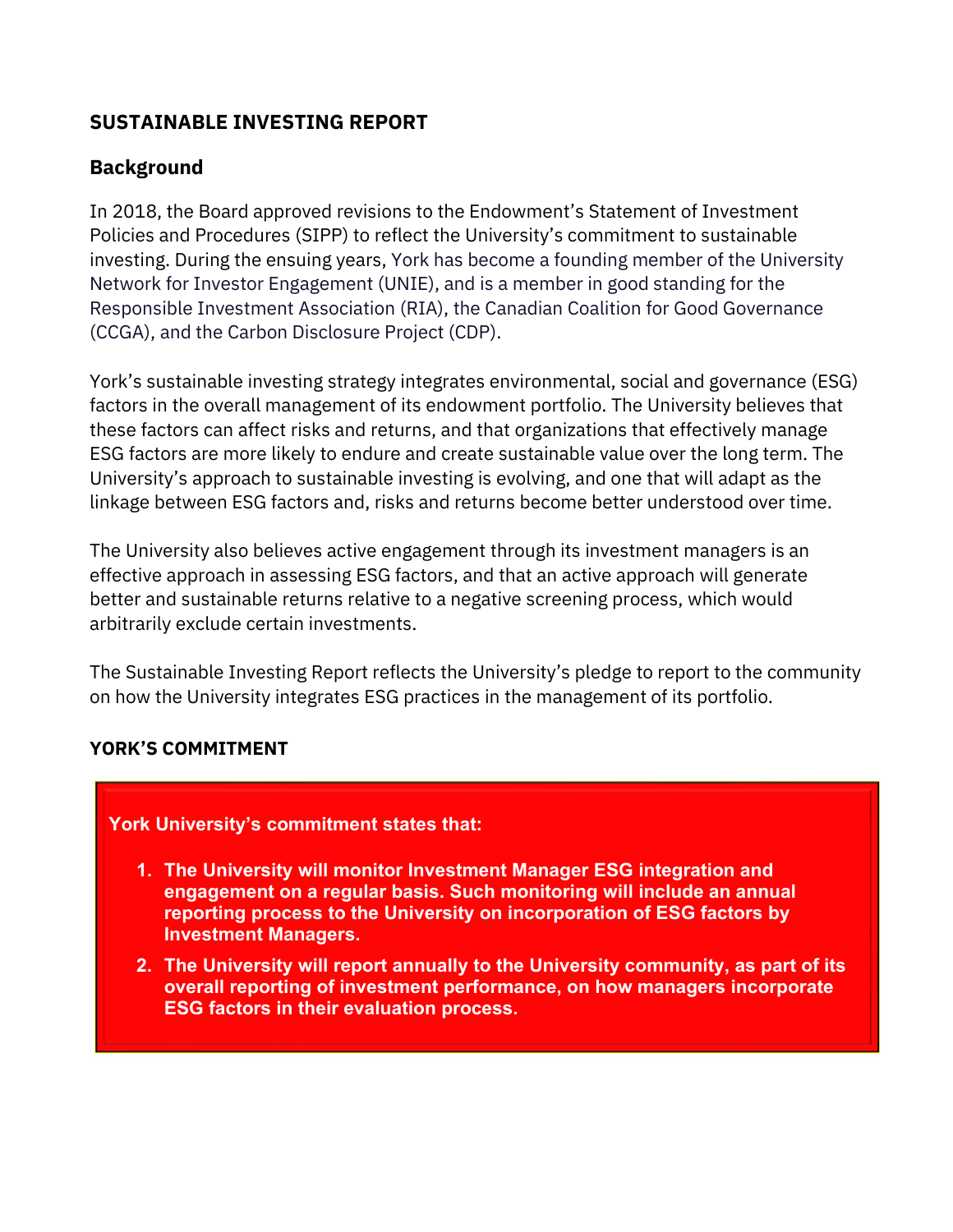# **Investment managers are required to provide the University with information on the following:**

- i. An enumeration of ESG factors that were incorporated in the investment decisionmaking and portfolio construction for York's investment, such as a particular ESG category or categories (i.e. environmental, social, or governance) and/or specific factors within those categories;
- ii. An explanation of the methodology used to incorporate these ESG factors;
- iii. A description of the scope of the application of ESG factors (i.e. are these factors applied to the entire portfolio, or only certain sectors, or types of investments?); and
- iv. A copy of any ESG or related policies that they have, that apply to York's investment.

The scope of the request for 2020 was expanded to include York's real estate managers and these managers have provided York with responses to those questions for this year's publication. Since York's equity and fixed income managers have reported on the above in previous reports (2018, 2019); those managers were asked to provide the following for the 2020 report:

- i. An update on ESG integration for their investment strategy.
- ii. A carbon footprint of their portfolio in the form of its carbon intensity reading.
- iii. A summary of future ESG and sustainability initiatives.

# **United Nations Principles for Responsible Investment**

All of York's investment managers abide by the six United Nations Principles for Responsible Investment (UN PRI), listed below.

- **Incorporate ESG issues into investment analysis and decision-making processes.**
- **Be active owners and incorporate ESG issues into their ownership policies and practices.**
- **Seek appropriate disclosure on ESG issues by the entities in which they invest.**
- **Promote acceptance and implementation of the Principles within the investment industry.**
- **Work together to enhance the effectiveness in implementing the Principles.**
- **Report on activities and progress towards implementing the Principles.**

The PRI represents a framework "by which all investors can incorporate ESG issues into their decision-making and ownership practices and so better align their objectives with those of society at large" [\(http://www.unpri.org\)](http://www.unpri.org/).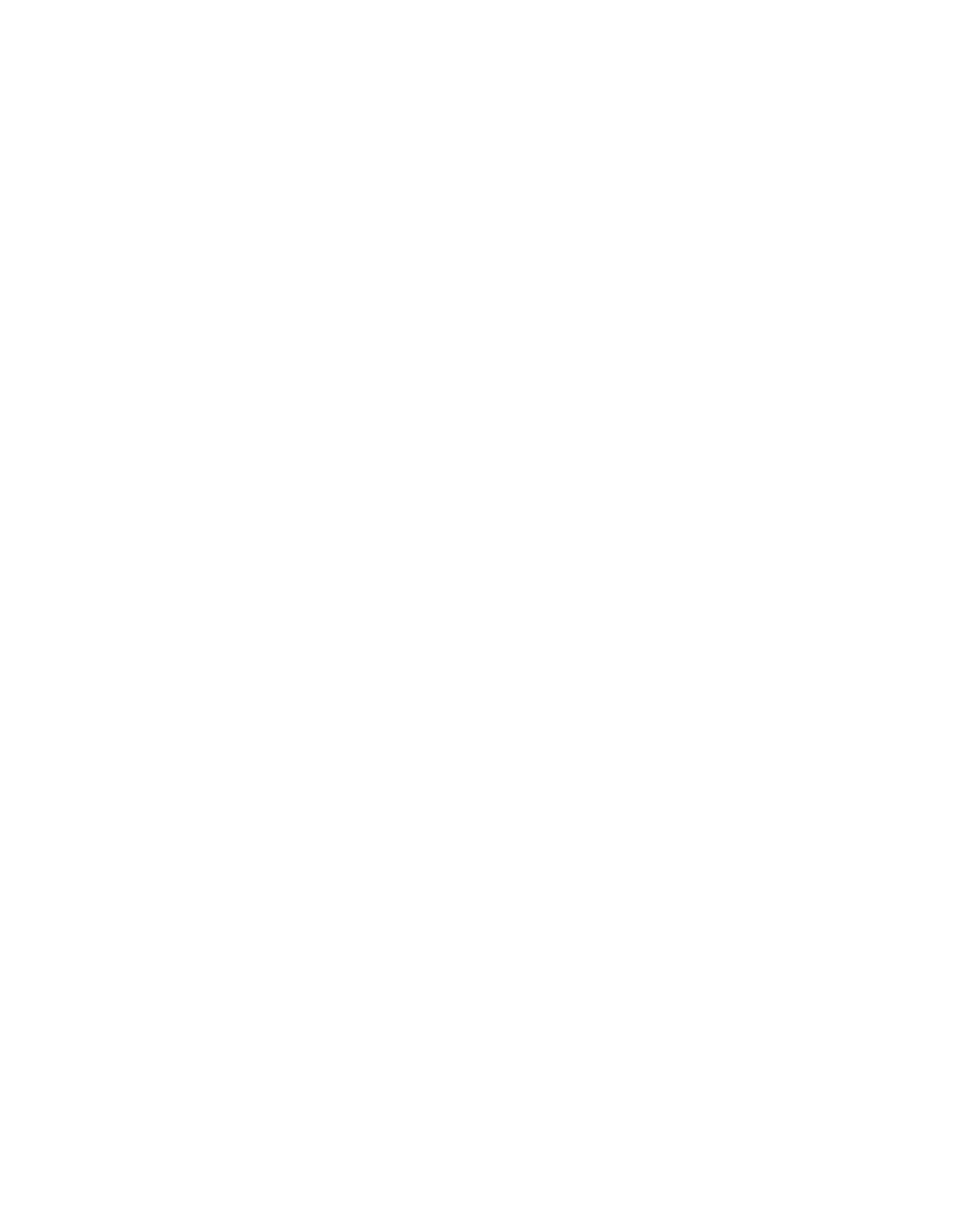The responses to York University's Endowment Investment Managers appear in the following order:

| <b>Investment Manager</b>               | <b>UN PRI Signatory</b> | <b>Date Signed</b> |
|-----------------------------------------|-------------------------|--------------------|
|                                         |                         |                    |
| <b>Equity Managers</b>                  |                         |                    |
| 1. Baillie Gifford                      | <b>Yes</b>              | 26 June 2007       |
| 2. C Worldwide                          | Yes                     | 21 December 2011   |
| 3. Harris Associates LP                 | Yes                     | 12 February 2019   |
| 4. Lazard Asset Management LLC          | Yes                     | 11 December 2014   |
| 5. Morgan Stanley Investment Management | Yes                     | 26 July 2018       |
| 6. TD Asset Management                  | <b>Yes</b>              | 3 July 2008        |
| 7. Unigestion                           | Yes                     | 25 March 2013      |
| <b>Fixed Income Managers</b>            |                         |                    |
| 1. RBC Global Asset Management          | Yes                     | 26 August 2015     |
| 2. Manulife Asset Management            | <b>Yes</b>              | 1 December 2015    |
| 3. Stone Harbor Investment Partners LP  | Yes                     | 21 June 2012       |
| <b>Real Estate Managers</b>             |                         |                    |
| 1. BentallGreenOak                      | Yes                     | 13 March 2008      |
| 2. Landmark Partners                    | Yes                     | 10 October 2016    |

#### **CONCLUSION**

The endowment's investment portfolio will continue to evolve with greater emphasis placed on investing sustainably. The Endowment Fund's investment committee has committed a 10% allocation of the fund to sustainable focused infrastructure. Current and future investment managers are expected to demonstrate a commitment to ESG principles and sustainability. Each of the current portfolio managers integrate ESG principles in their investment decisions to varying degrees, using their own philosophy and methodologies.

This report demonstrates the commitment of York's investment portfolio managers to actively manage ESG risks in their investment decisions and build upon those approaches. The responses from York's investment managers follow.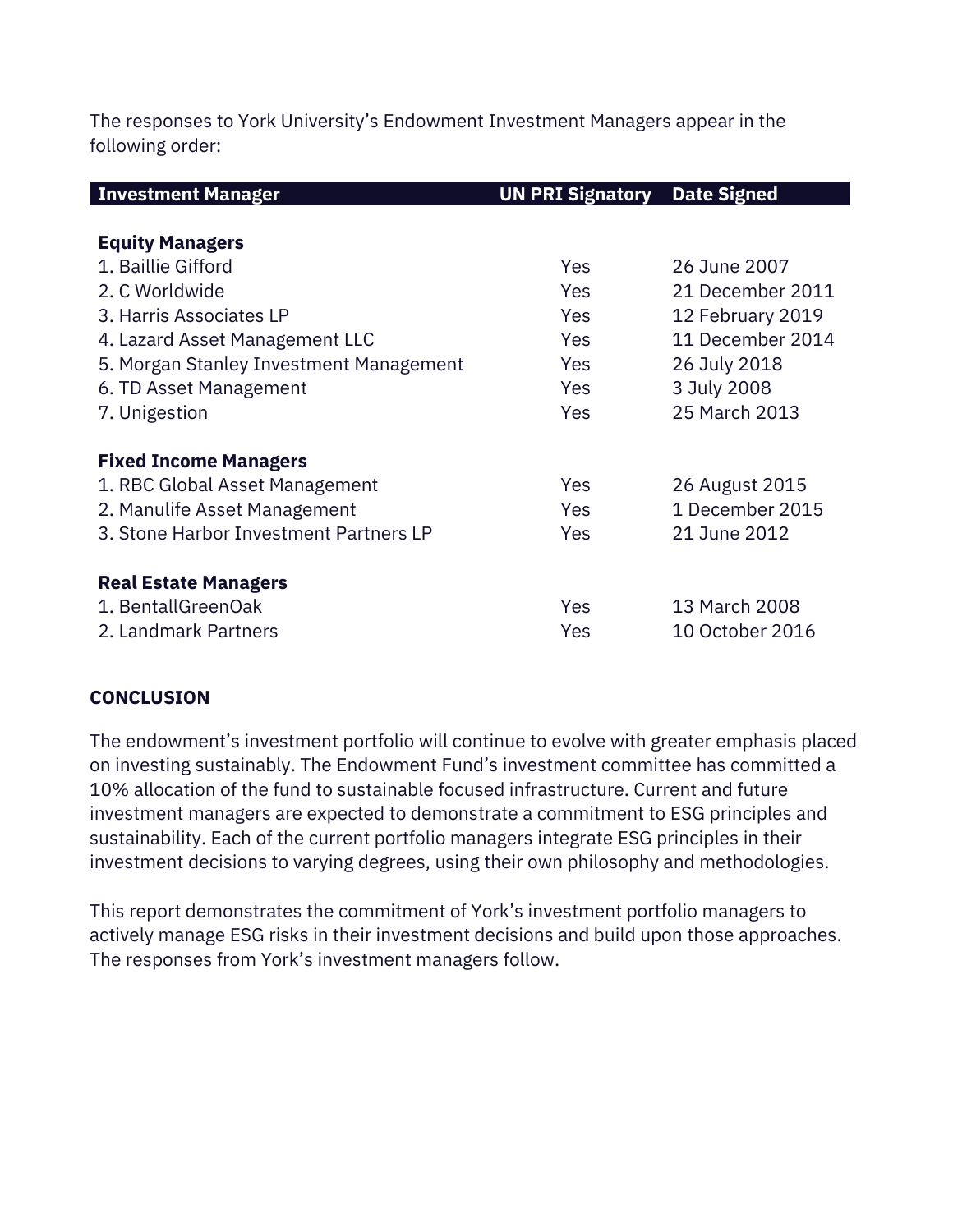# **Baillie Gifford – Global Equity Manager (Long Term Global Growth Fund (LTGG))**

#### **2020 Developments**

In 2020, Baillie Gifford commissioned an independent climate change expert to review holdings within the portfolio to deeply examine climate-related opportunities and threats. This work is continuing in 2021 and Baillie Gifford will report further on preliminary findings later in the year. Baillie Gifford's dedicated Governance and Sustainability team has grown to include 24 individuals (more than doubling in number since 2017) and works closely with all the firm's investment teams through internal discussions, debate and collaboration. This has enabled the Governance and Sustainability team to produce more thematic and company analyses on ESG issues, and to increase the level of coverage across all portfolios, including the LTGG.

In 2020 Baillie Gifford welcomed the publication of the Institutional Investors Group on Climate Change (IIGCC) Net Zero Framework which provides guidance for investors seeking to align portfolios with the Paris climate agreement.

#### **Carbon Intensity**

Baillie Gifford views carbon footprinting as a useful tool in understanding a portfolio from a carbon perspective but does not set a target, as a footprint number will fluctuate over time for reasons that do not indicate improvement or deterioration in the carbon efficiency of portfolio companies. The carbon intensity of LTGG portfolio as of December 31, 2020 was 13.8 tons of carbon dioxide equivalent ( $tCO<sub>2</sub>e$ ) per C\$ 1M revenue vs. 137.2 tCO2e per C\$1M revenue for the MSCI ACWI benchmark. [1](#page-5-0)

#### **Future Developments**

Baillie Gifford became an official supporter of the Task Force on Climate-related Financial Disclosures (TCFD) in 2020 and will be aligning its own reporting with the TCFD recommendations over the course of 2021. Baillie Gifford's governance and sustainability documents are available [online.](https://www.bailliegifford.com/en/uk/about-us/governance-sustainability/)

<span id="page-5-0"></span>**<sup>1</sup> Based on the ISS-Ethix Climate Solution carbon footprinting tool, MSCI ACWI = Morgan Stanley Capital International All Country World Index**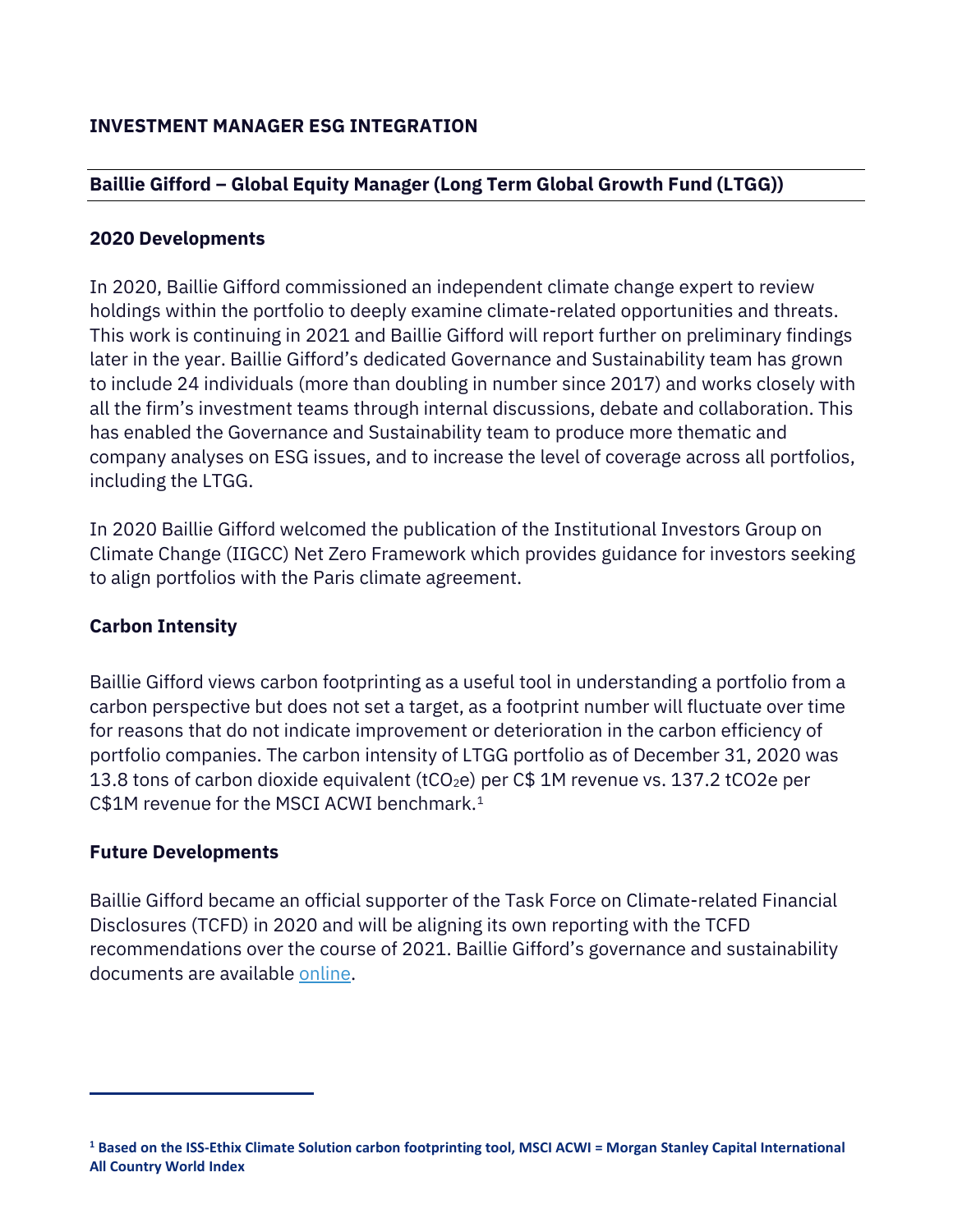## **C Worldwide – Global Equity Manager (Global Equities)**

#### **2020 Developments**

During Q2 2020, C WorldWide Asset Management (CWW AM) became official supporters of the TCFD. CWW AM believes the integration of ESG in the investment process is valuable to identify material risk and opportunities but is reliant on consistent and standardized reporting from the investee companies to make those decisions. CWW AM feels the TCFD recommendations work to encourage exactly that and will enable CWW AM to make better informed investment decisions.

#### **Carbon Intensity**

CWW AM equity pool's carbon intensity was reported as 67.6 tCO<sub>[2](#page-6-0)</sub>e per US\$ 1M revenue.<sup>2</sup>

#### **Future Developments**

CWW AM believes two developments will force companies on a more sustainable path in 2021 and beyond:

- 1. Countries (e.g. New Zealand, European nations) mandating that climate disclosures are in line with TCFD standards.
- 2. Climate Action 100+ to release a Net Zero Company Benchmark in 2021 to assess company progress on climate action. The ambition is to push companies to set net zero emission targets that include scope 3 emissions and alignment with 1.5º C global warming trajectory using TCFD and Science-Based targets (SBTi).

CWW AM's sustainable investing and stewardships documents are available [online.](https://cworldwide.com/downloads/sustainable-investing-and-stewardship/)

<span id="page-6-0"></span>**<sup>2</sup> Source: Pier 21 C Worldwide ESG Annual Report. Carbon data from South Pole, yourSRI.**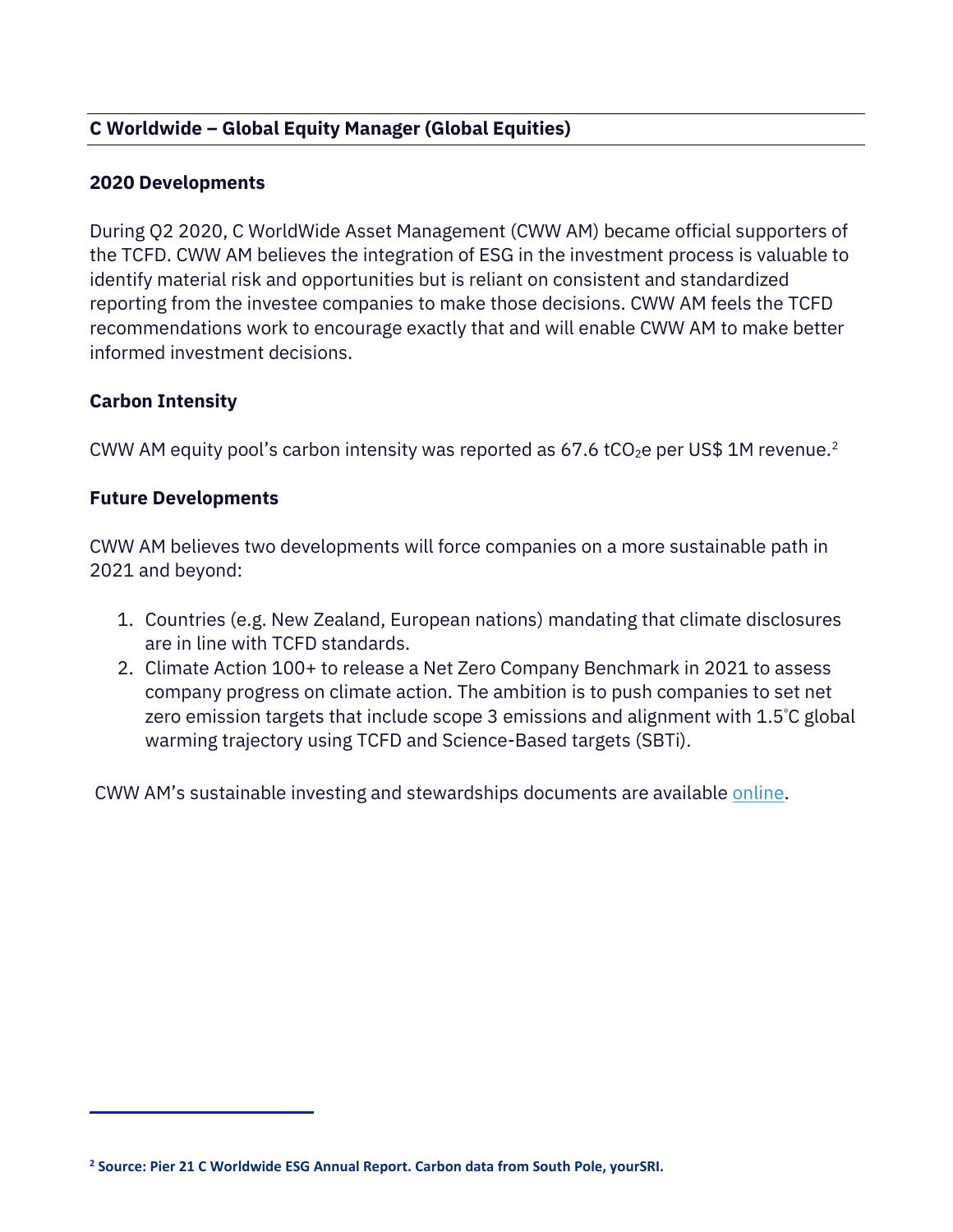# **Harris Associates – Oakmark Global Pooled Fund (Global Equities)**

#### **2020 Developments**

Harris continues to use ESG factors as an integral part of its investment process, and to evolve its ESG approach in response to underlying issues. Harris made progress on a number of specific areas in 2020, including adding a new carbon and climate data feed from Institutional Shareholder Services (ISS), hiring a Director of Responsible Investing, becoming a supporter of the Transition Pathway Initiative, and publishing a Climate Policy on its [website.](https://oakmark.com/who-we-are/responsible-investing/)

#### **Carbon Intensity**

Harris' Oakmark Global Pooled Fund's weighted average carbon intensity was reported as  $57.91$  tCO<sub>2</sub>e per C\$ 1M revenue as at December [3](#page-7-0)1, 2020.<sup>3</sup>

#### **Future Developments**

Harris intends to continue its ESG journey in 2021, with various initiatives. These include enhancing its process to prioritize and track ESG-related engagements; sourcing new ESG data for use in the investment research process; updating the proxy voting policy; and aligning the company's climate risk governance, strategy, and risk management with the recommendations of the TCFD.

<span id="page-7-0"></span>**<sup>3</sup> Source: ISS ESG Climate Impact Assessment.**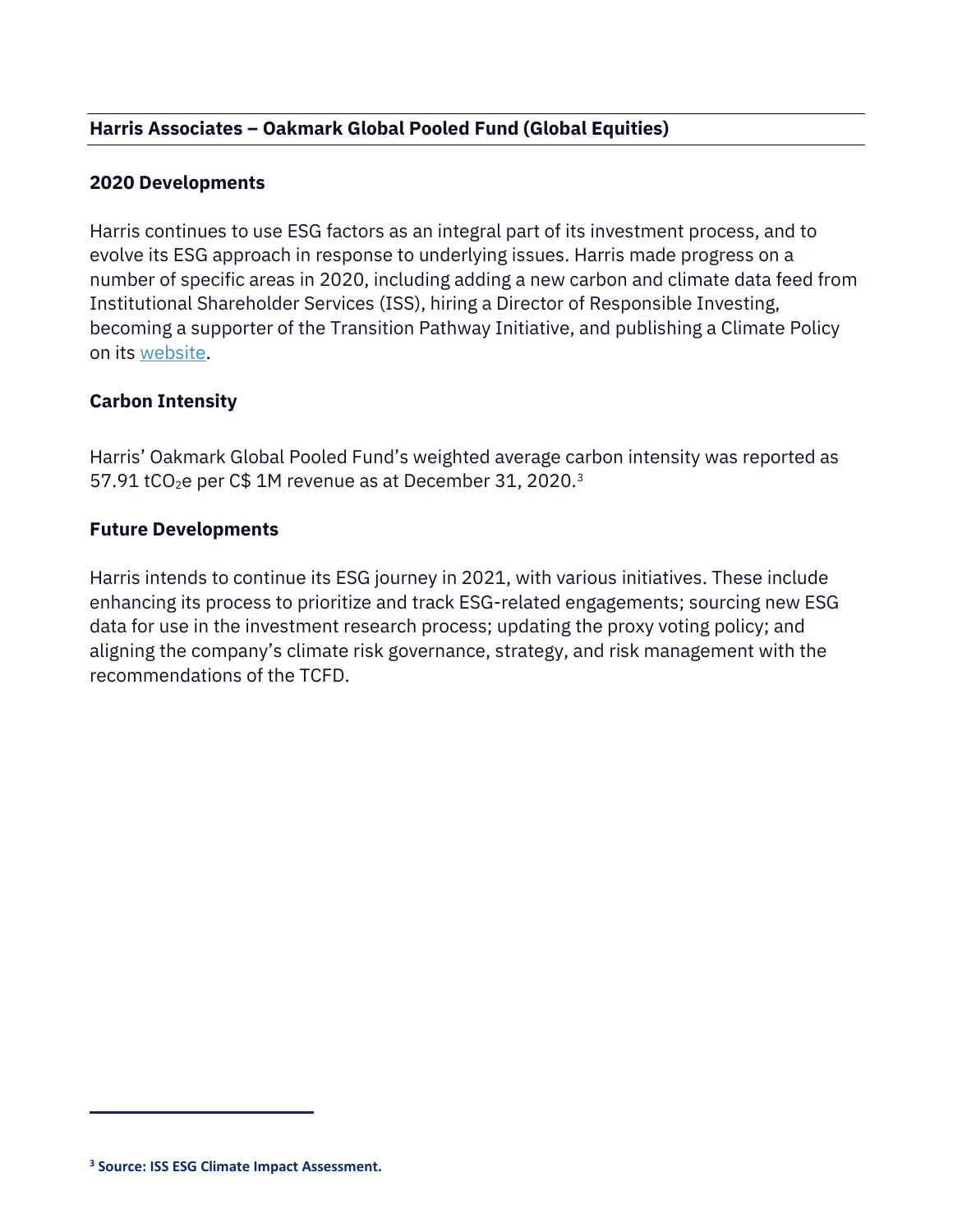# **Lazard Asset Management – Global Equity Franchise (Global Equities)**

#### **2020 Developments**

There were no changes to Lazard's Global Equity Franchise's investment philosophy or portfolio construction process in 2020. The investment process for the Lazard Global Equity Franchise strategy hinges on the long-term valuations of companies. Analysis for each company is conducted from a bottom-up perspective. The company valuations take into account all factors at the security level that Lazard's analysts think will have a financial impact, including those associated with ESG. Lazard may choose not to own a particular company due to an ESG issue or may adjust the position size or target price to reflect the ESG risk. While a portfolio manager/analyst is never prohibited from purchasing or holding a position due to an ESG issue, those issues are considered as part of the investment decision. ESG factors described are applied across the entire portfolio but, there are certain sectors (tobacco, energy, mining) which are removed or subject to additional scrutiny due to environment, societal license, and other ESG issues.

#### **Carbon Intensity**

Lazard's Global Equity Franchise's carbon intensity was reported as 95.3 tCO<sub>2</sub>e per US\$ 1M revenue as at December 31, 2020. [4](#page-8-0)

#### **Future Developments**

Lazard has made the following documents available to the public:

- [Sustainable Investment Report](https://www.lazardassetmanagement.com/docs/-m0-/106599/AnnualSustainableInvestmentReport2020_en.pdf)
- [ESG Policy](file://vfadmin.yorku.yorku.ca/vpfc/Treasury%20Dept/Investments%20&%20IC/IC%20-%20Meetings%20-%20PREPS/2020-21/3.%202021%2003%2022%20Meeting%20Preps/o%09https:/www.lazardassetmanagement.com/docs/-m0-/669/LazardESGPolicy_en.pdf)
- [Climate Change Investment Policy](https://www.lazardassetmanagement.com/docs/-m0-/101883/ClimateChangePolicy_en.pdf)
- **[Proxy Voting Policy](https://www.lazardassetmanagement.com/docs/-m0-/16376/LazardProxyVotingPolicyAndProcedures_en.pdf)**
- [Engagement Policy](https://www.lazardassetmanagement.com/docs/-m0-/88455/SRDIIEngagementPolicy_en.pdf)

<span id="page-8-0"></span>**<sup>4</sup> Source: Sustainalytics Carbon Portfolio Report.**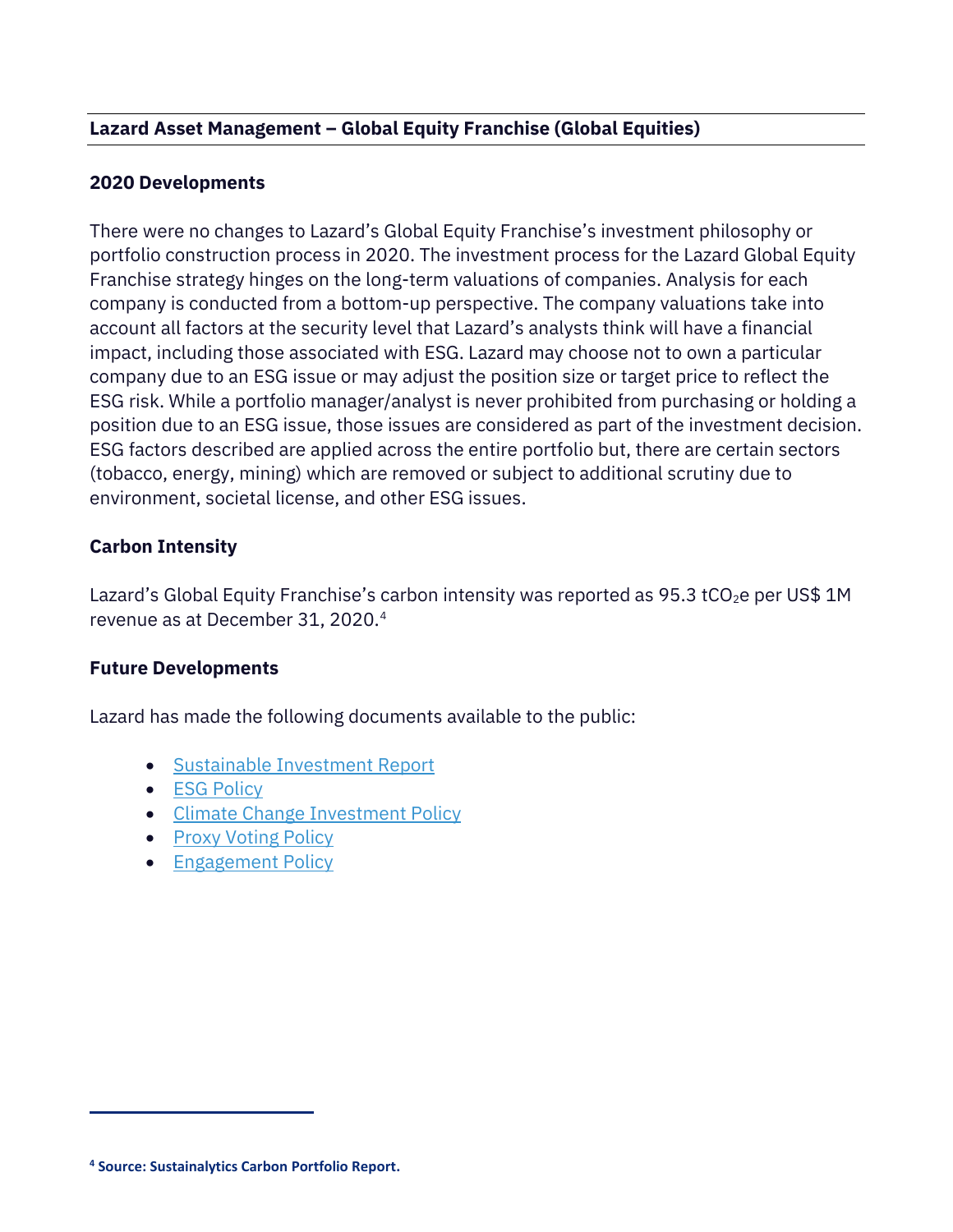# **Morgan Stanley Investment Management – Global Opportunity Fund (Global Equities)**

#### **2020 Developments**

In 2020, Morgan Stanley Investment Management (MSIM) hired a Global Head of Sustainability and established a centralized Sustainability team. MSIM also joined the One Planet asset manager initiative. Following the 2015 Paris Agreement to collectively mitigate the effect of climate change, the One Planet Summit was held on December 12, 2017. At that time, the One Planet initiative was established by a group of six sovereign wealth funds to accelerate the transition to a low-carbon economy. Eight asset managers launched the One Planet Asset Manager (OPAN) program in 2019, which MSIM subsequently joined in 2020.

Morgan Stanley Investment Management (MSIM) engaged with portfolio companies in 2020 on various topics, including:

- Leadership Transition, Technology Risk Management and Financial Inclusion in Banking
- Sustainability Strategy and Management Incentives in Enterprise Software
- Culture, Diversity and Inclusion, and Sustainability Strategy at an Audio Streaming Platform
- Carbon Efficiency and Driver Well-Being in Ride-booking and Food Delivery
- Tobacco

# **Carbon Intensity**

MSIM's Global Opportunity Fund's carbon intensity was reported as 12 tCO<sub>2</sub>e per US\$ 1M revenue as at December 31, 2020. [5](#page-9-0)

#### **Future Developments**

MSIM's annual [ESG and Sustainable Investing Report](https://www.morganstanley.com/im/publication/insights/investment-insights/ii_esgandsustainableinvestingreport_us.pdf) is available to the public. It summarizes engagement initiatives with portfolio companies and the Global Opportunity Fund's carbon intensity.[6](#page-9-1)

<span id="page-9-0"></span>**<sup>5</sup> Source: MSIM, Carbon Disclosure Project, MSCI ESG Research LLC. Data is based on an estimate of scope 1 and 2 carbon emissions.**

<span id="page-9-1"></span>**<sup>6</sup>  [https://www.morganstanley.com/im/publication/insights/investment](https://www.morganstanley.com/im/publication/insights/investment-insights/ii_esgandsustainableinvestingreport_us.pdf)[insights/ii\\_esgandsustainableinvestingreport\\_us.pdf](https://www.morganstanley.com/im/publication/insights/investment-insights/ii_esgandsustainableinvestingreport_us.pdf)**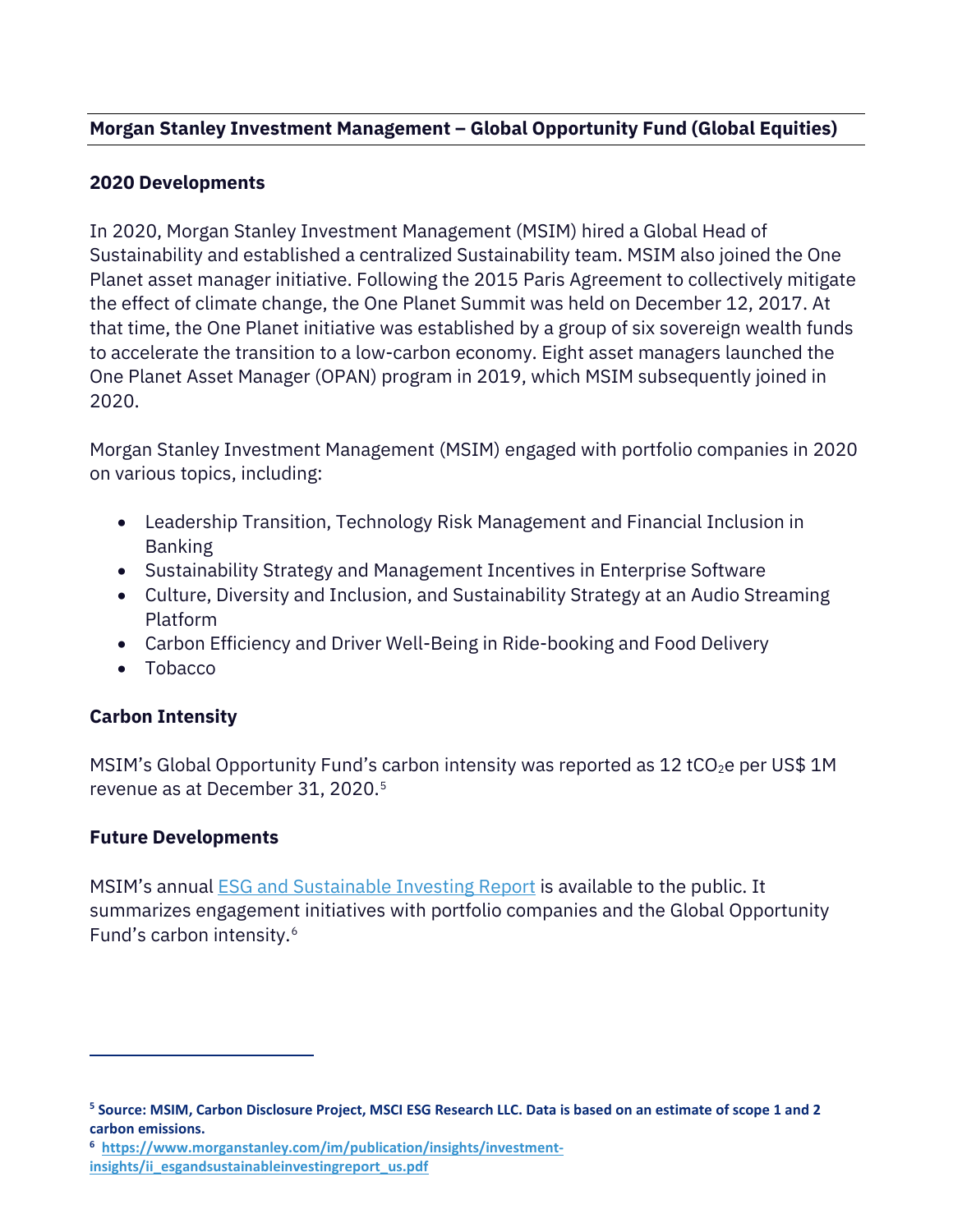# **TD Asset Management – Low Volatility Global Equity Fund (Global Equities)**

#### **2020 Developments**

TD Asset management (TDAM) updated its Sustainable Investing Approach and has recently staffed a dedicated ESG Research and Engagement team to endure consistency in the firm's ESG approach across all asset classes. TDAM became a signatory to the RIA Canadian Investor Statement on Diversity and Inclusion (D&I). By signing on, TDAM will look to advance D&I within the firm and its investments.

#### **Carbon Intensity**

TD Emerald Low Volatility All World Equity Pooled Fund Trust carbon intensity was reported as 571.77 tCO<sub>2</sub>e per US\$ 1M revenue as at December 31, 2020 versus 171 tCO<sub>2</sub>e per US\$ 1M revenue for its benchmark. [7](#page-10-0) TDAM stated that the majority of carbon intensity in the portfolio stems from utility holdings.

#### **Future Developments**

TDAM plans to advance board gender diversity within proxy voting and has signed onto the 30% Club Canadian Investor Group's Statement of Intent. Membership of the Canadian 30% Club Investor Group shows commitment to exercising rights to encourage increased representation of women on corporate boards and in executive management positions in Canada. In 2021, TDAM will vote against all incumbent members of the nominating committee if less than 30% of the board is represented by women. If there are no incumbent nominating committee members up for election or if the board does not maintain a nominating committee, TDAM will vote against all incumbent members of the board.

TDAM's [Sustainable Investing Policy](https://www.tdaminstitutional.com/tmi/pdfs/Sustainable%20Investing%20Approach.pdf) is available to the general public, as are TDAM's Responsible Investing Transparency Reports[.8](#page-10-1)

<span id="page-10-0"></span>**<sup>7</sup> Data provided by TDAM.**

<span id="page-10-1"></span>**<sup>8</sup> TDAM's Responsible Investing Transparency Reports in support of UN PRI and Sustainable Investing Policy are available at this lin[k https://www.tdaminstitutional.com/tmi/content/AU\\_CorpVision?language=en\\_CA](https://www.tdaminstitutional.com/tmi/content/AU_CorpVision?language=en_CA)**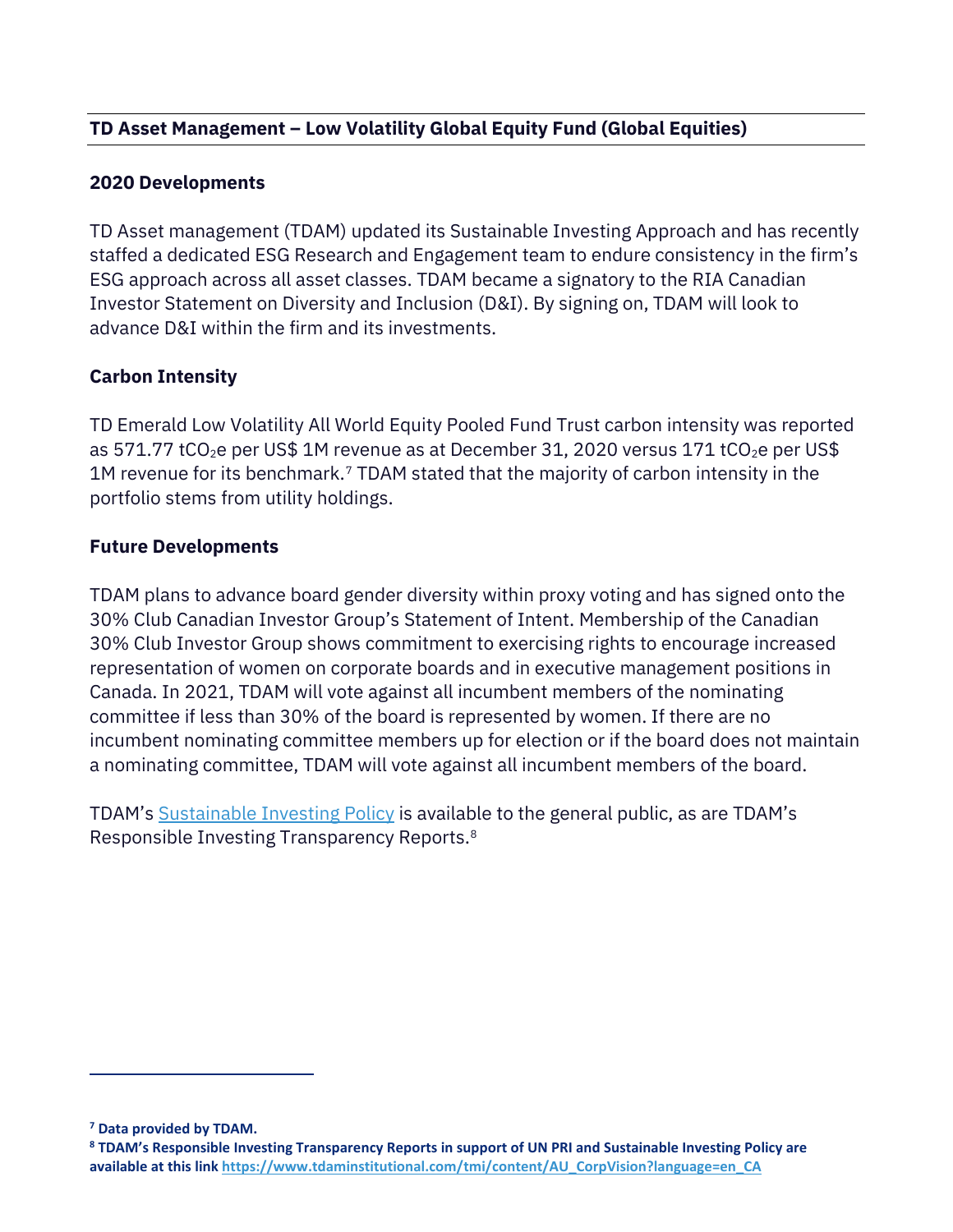# **Unigestion – All Country World Equities Fund (Global Equities)**

#### **2020 Developments**

Over the course of 2020, a number of enhancements were made in terms of Unigestion's ESG integration. Unigestion's analysts developed a methodology to assess the alignment of its equity portfolios with respect to a Paris Agreement trajectory of well below 2ºC. The firm developed a methodology to determine climate scenario analysis for companies using the World Induced Technical Change Hybrid (WITCH) model developed by the European Institute on Economics and the Environment based on six distinct scenarios for the years 2020 to 2100, which Unigestion incorporates into forward-looking analysis. Unigestion recognizes climate-related risks as part of the companies' risk profile and excludes any company with a carbon intensity of more than 3,000 tCO<sub>2</sub>e /US\$ 1M in revenues within the global universe. That target was implemented in Q1, 2020.

#### **Carbon Intensity**

Unigestion All Country World Equities Fund carbon intensity was reported as 106 tCO<sub>2</sub>e per US\$ 1M revenue as at December 31, 2020 versus 226 tCO<sub>2</sub>e per US\$ 1M revenue for the MSCI AC World benchmark. [9](#page-11-0)

#### **Future Developments**

Unigestion will continue to enhance its Policy in 2021 to meet responsibilities as set out under the Sustainable Finance Disclosure Regulation (SFDR) that comes into effect on 10 March 2021. Unigestion plans to roll out the first round of climate scenario analysis on its equities portfolios to measure the firm's alignment with the Paris Agreement. Unigestion also plans to support the TCFD, and provide more meaningful carbon reporting by including Scope 3 emissions as well as by using ownership instead of weighted average intensity.

Unigestion's [responsible investment policies and reports](https://www.unigestion.com/philosophy/our-investment-philosophy/our-commitment-to-society/) are available to the public.

<span id="page-11-0"></span>**<sup>9</sup> Source: Trucost. Unigestion calculations. Direct and First Tier Indirect. Direct emissions are the greenhouse gases emitted by the reporting entity (equivalent to the Greenhouse Gas Protocol's scope 1 emissions). First-tier indirect emissions are the greenhouse gases emitted by an entity's first-tier suppliers. This will include scope 2 and some upstream scope 3 emissions.**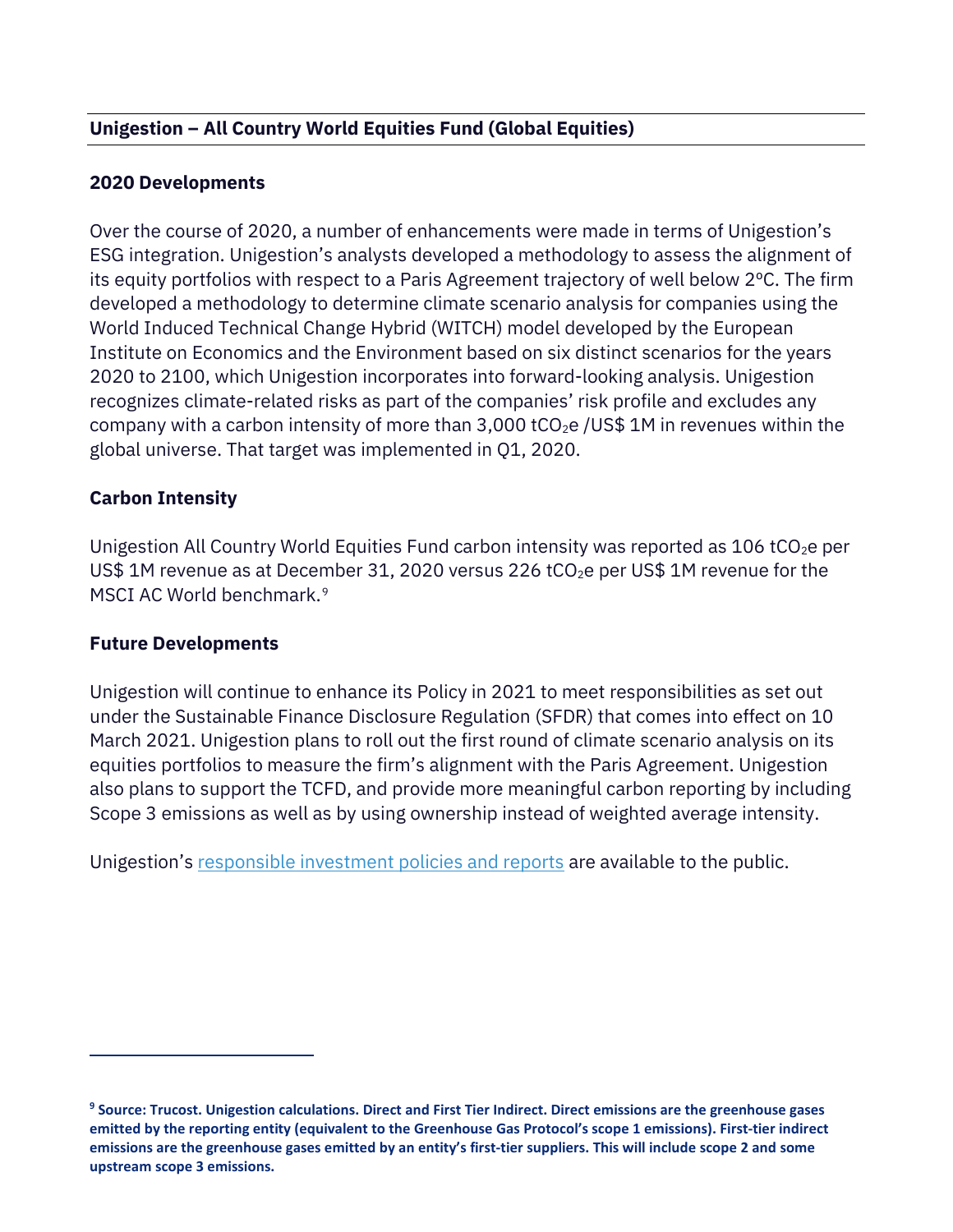# **RBC Asset Management – Bespoke Fixed Income Portfolio (Global Fixed Income)**

#### **2020 Developments**

The global fixed income (GFI) mandate managed under RBC Asset Management (RBC GAM)'s umbrella portfolio incorporates BlueBay and Philips Hagar & North (PH&N) strategies.

BlueBay: there was a review of its ESG Investment Policy which was finalized in June 2020. BlueBay continued to develop ESG investment data infrastructure during 2020 resulting in the migration of corporate issuer ESG evaluations into a centralized credit research platform, the Alpha Research Tool (ART), with the plan to migrate sovereigns (i.e. sovereign nation fixed income securities) in Q4 2020.

PH&N: Mortgage Investment Team worked with RBC's Corporate Governance and Responsible Investment (CGRI) group to conduct geospatial analysis across the PH&N Mortgage Funds. The focus of this analysis was to determine the exposure to climate change, and more specifically to flood risk and fire risk across different climate scenarios.

#### **Carbon Intensity**

RBC GAM's GFI mandate's carbon intensity was calculated as 389.67 tCO<sub>2</sub>e per US\$ 1M revenue as at December 31, 2020 based on the weighted average of allocation to BlueBay and PH&N funds. The carbon intensity measurements (based on scope 1 and 2 emissions) and has been arrived at with different methodologies for the BlueBay and PH&N funds.<sup>[10](#page-12-0)[11](#page-12-1)</sup>

#### **Future Developments**

RBC GAM became a formal supporter of the TCFD and is committed to publish its first RBC GAM 2020 TCFD Report in Early 2021.

RBC GAM's [Approach to responsible investment](https://www.rbcgam.com/documents/en/articles/approach-to-responsible-investment.pdf) and [Stewardship in action](https://www.rbcgam.com/documents/en/other/2019-semi-annual-report.pdf) documents are available for review.

<span id="page-12-0"></span>**<sup>10</sup> BlueBay: All holdings as at 31.12.2020. MSCI ESG Research. Analysis based on issuers and subsidiaries. Most measures in the MSCI carbon analysis use an equity ownership methodology that is not applicable to fixed income investments, and the inclusion of Fixed income securities in a portfolio may lead to misleading results for those measurements.** 

<span id="page-12-1"></span>**<sup>11</sup> PH&N: All holdings as at 31.12.2020. MSCI ESG. Carbon Intensity is calculated tones/\$1million USD in Sales. Sales figures used to calculate carbon intensity**

**sourced from MSCI ESG. Emissions data year is latest on record from MSCI ESG, and in all cases came from 2014,2016,2017,2018, 2019, or 2020. Includes scope 1 + 2 emissions. Where a company does not report its own emissions, MSCI ESG provides a proprietary estimate. Securities where MSCI ESG did not provide scope 1 + 2 emissions data were dropped from the analysis.**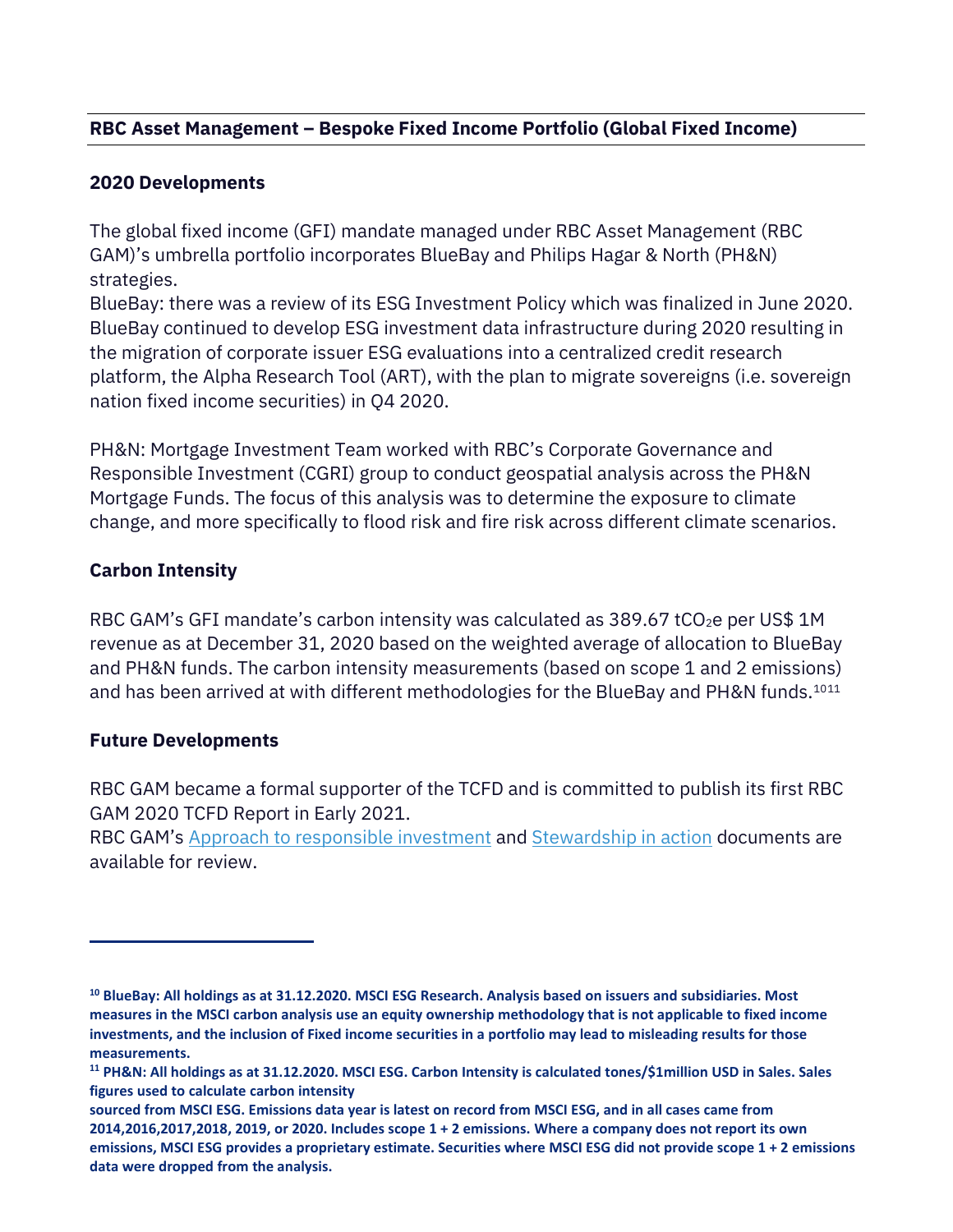# **Manulife– Strategic Fixed Income Strategy (Global Fixed Income)**

#### **2020 Developments**

For Manulife Investment Management (MIM), ESG is integrated in three broad stages of the investment process.

- i. ESG Due Diligence: investment team considers ESG factors which may be material to its investment view of a company during initial and ongoing due diligence, leveraging third party ESG research data and the expertise of our ESG Research and Integration Team.
- ii. ESG Risk Monitoring: ESG data is leveraged in daily and periodic risk processes and includes a highlighting of positions with low ESG scores, and meetings between the investment tea and an ESG analyst to discuss portfolio-level ESG exposures.
- iii. Active Ownership: Based on processes (i) and (ii) the team may enter engagements with the purpose of encouraging the company to adopt certain practices related to management of ESG factors.

#### **Carbon Intensity**

MIM Strategic Fixed Income Strategy's weighted average carbon intensity was calculated as 554.8 tCO<sub>2</sub>e per US\$ 1M revenue as at December 31, 2020. The figure incorporated scope 1 & 2 and the upstream from scope 3. MIM stated that the majority of carbon intensity in the portfolio stems from utility holdings.

#### **Future Developments**

In 2021 MIM is a participating member of the United Nations Environment Programme Finance Initiative (UNEP FI) TCFD pilot project with the goal to enhance MIM's own TCFD reporting and provide usable output for industry participants.<sup>[12](#page-13-0)</sup> In addition, MIM is launching an environmental portfolio for investors seeking to align their portfolios with the overarching goal of curbing carbon emissions rapidly as per the Paris Agreement.

MIM's [Environmental, Social and Governance Policy](https://www.manulifeam.com/About-Us/Manulife-ESG-Policy/) and [Sustainable and responsible](https://www.manulifeam.com/Research-and-Insights/Documents/2019-08-Sustainable-Investment-Report-2018-En/)  [investing report](https://www.manulifeam.com/Research-and-Insights/Documents/2019-08-Sustainable-Investment-Report-2018-En/) documents are available for review.

<span id="page-13-0"></span>**<sup>12</sup> Information on UNEP FI can be found her[e https://www.unepfi.org/](https://www.unepfi.org/)**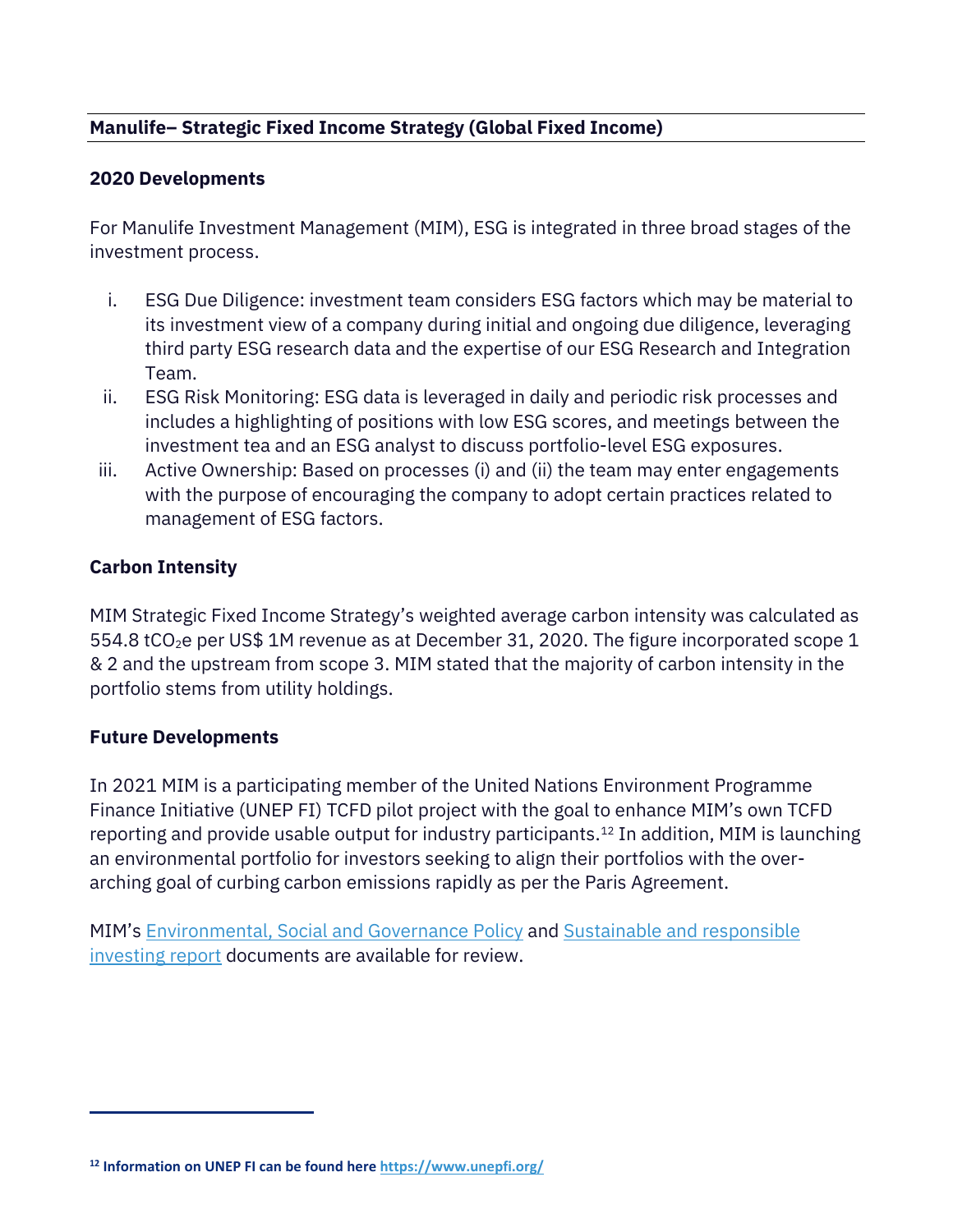# **Stone Harbor Investment Partners LP – High Yield Bond Fund (Global High Yield)**

#### **2020 Developments**

Stone Harbor has integrated issuer-level data from ESG data provider Sustainalytics into its proprietary risk management system, which allows the investment team to efficiently access a broader set of ESG data for independent investment analysis, portfolio construction and risk analytics. For corporate bonds, the investment team has developed an internal scoring system. Analysts seek to document relevant engagements with management, perform due diligence on each portfolio credit, and monitor and encourage both adherence to specific ESG criteria and improvement in performance relative to relevant benchmarks, appending research notes to the rating template of each credit issuer. In addition, Stone Harbor has pledged support for the Diversity Project, a cross-company initiative championing a more inclusive culture within the Savings and Investment profession.

#### **Carbon Intensity**

Stone Harbor's Global High Yield Fund's carbon intensity was calculated as  $447 \text{ tCO}_2$ e per US\$ 1M revenue as at December 31, 2020, compared to an index value of 367 tCO<sub>2</sub>e per US\$ 1M revenue.

#### **Future Developments**

Stone Harbor has broadened ESG analysis to include corporate carbon emissions data and is in the process of implementing portfolio-level reporting for carbon metrics such as weighted average carbon intensity, as provided for the York University Endowment portfolio. While the coverage falls short of 100%, Stone Harbor is able to weigh the degree of corporate integration as a factor for ESG scores on a company-by-company basis. In addition, for sovereign issuers, Stone Harbor can report greenhouse gas (GHG) emissions. At this time, the firm has not formulated reduction targets in portfolios.

Stone Harbor's updated **[ESG Policy](https://www.shiplp.com/wp-content/uploads/Stone-Harbor-ESG-Policy-November-2020.pdf)** is available for public review.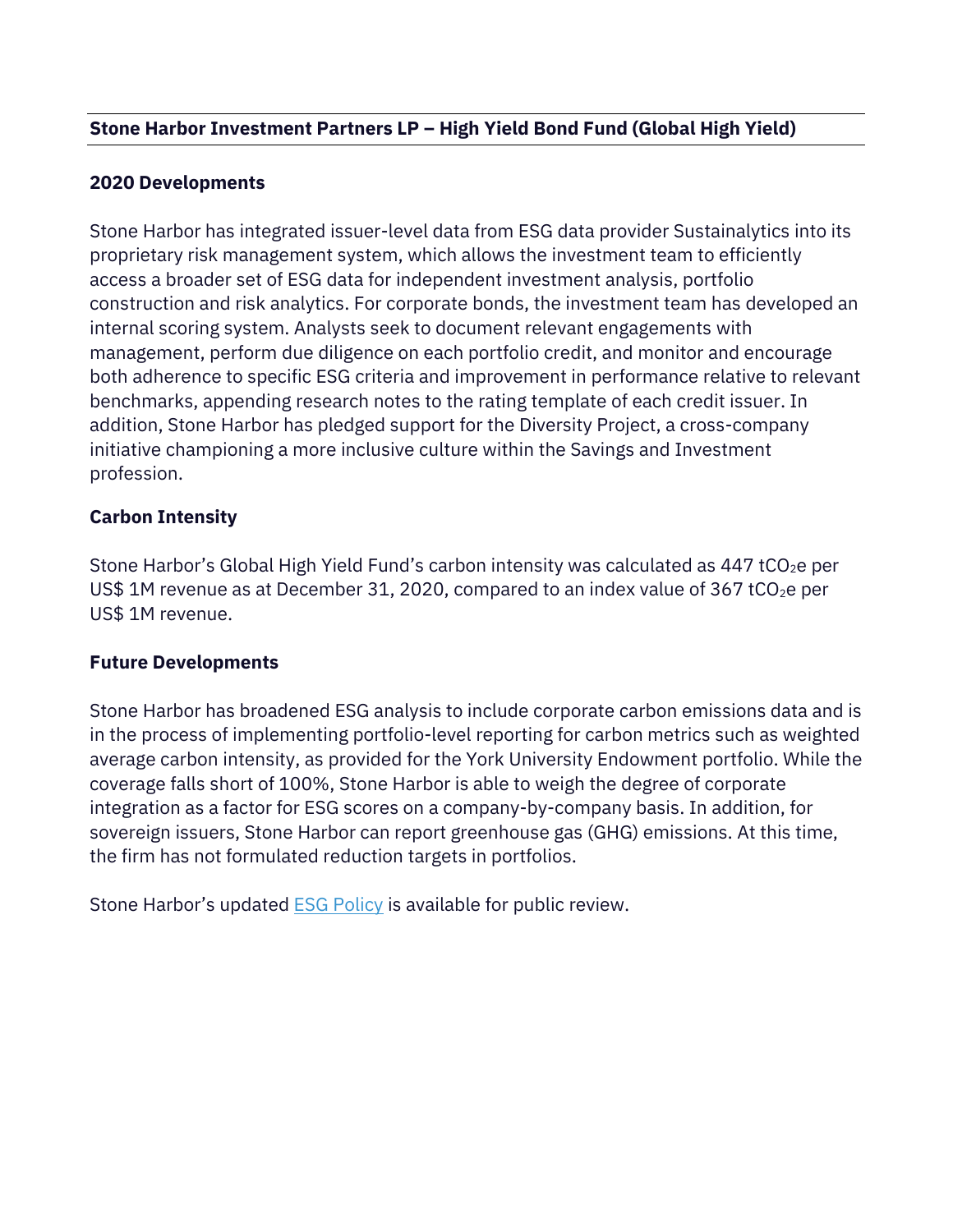# **BentallGreenOak – Prime Canadian Fund (Real Estate)**

#### **Enumeration of ESG Factors**

As part of the investment decision-making and portfolio construction process, various ESG indicators are evaluated such as climate risk, building certifications, energy performance, environmental risk, controversial tenants, labour relations, social impact, renewable energy, and proprietary technology.

# **Explanation of methodology**

BentallGreenOak (BGO) utilizes a proprietary ESG Risk Matrix, developed in alignment with international best practices such as the UN Sustainable Development Goals (SDGs). As part of the ESG due diligence during the acquisition process, BGO evaluates sustainability metrics including energy performance if available, and the opportunity to attain, third-party certifications. BGO carries out environmental risk assessments as part of the acquisition due diligence process. Careful consideration is given to green building certifications, Walk Scores, transit scores, and Central Business District (CBD) focused real estate. BGO focuses on communities where innovation is helping local economies flourish, and where talented employees are increasingly choosing to live, work, and play, as well as cities that offer a sustainable lifestyle.

#### **Application of ESG Factors**

- i. Actively manage climate risk through data driven insights, and stakeholder engagement to enhance the resilience of long-term investments.
- ii. Implement commercially prudent measures to minimize sustainability-related risk for client portfolios.
- iii. Execute industry-leading programs aimed at reducing energy, water, waste and GHG emissions within the organization and investment portfolio.
- iv. Achieve third-party certification and recognition to improve quality control, transparency, and asset sustainability.
- v. Provide sustainable investing leadership and innovation in the global real estate industry.
- vi. Foster occupant and community engagement in order to achieve sustainable goals by being proactive.

#### **Reporting**

BentallGreenOak's sustainable investing portal can be accessed [here.](https://www.bentallgreenoak.com/sustainable-investing.php)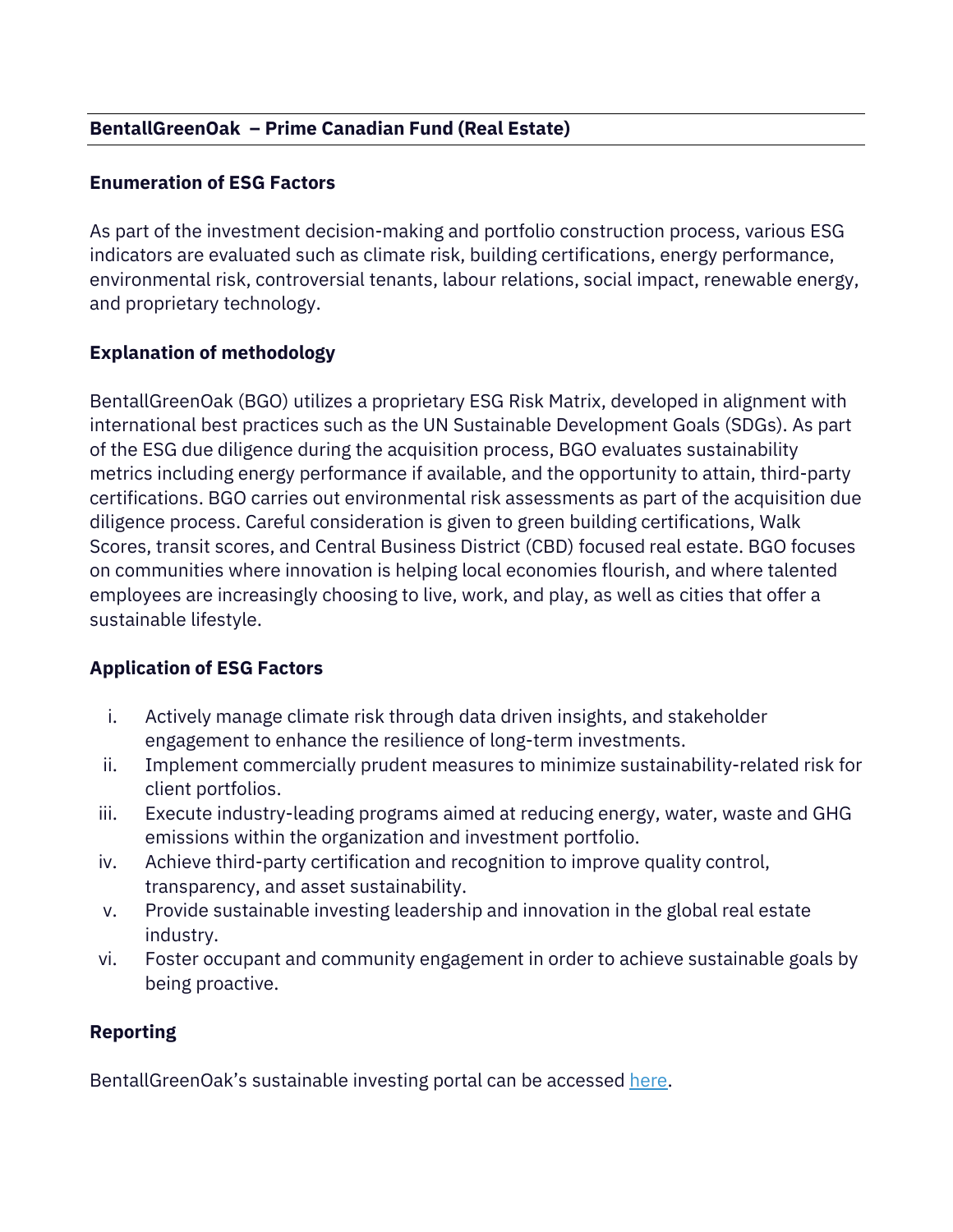# **Landmark Real Estate Partners – VIII Fund (Real Estate)**

#### **Enumeration of ESG Factors**

The majority of Landmark Partners investments are in the secondary market where the firm assumes ownership stakes in hundreds of partnerships and thousands of underlying assets. Landmark believes that effectively integrating ESG consideration into its investment process supports its mission to deliver consistent and strong risk-adjusted returns.

# **Explanation of methodology**

It is Landmark's preference to invest in underlying funds that demonstrate a commitment to standards of good conduct, and demonstrate performance beyond minimum standards, including ESG areas, namely the environment (e.g. pollution and waste), social (e.g. labour laws, health and safety, human rights), and governance (e.g. anti-bribery and corruption, ethics, accounting) impacts.

# **Application of ESG Factors**

Landmark will use influence with fund sponsors and investment managers to encourage best practices aligned with ESG considerations. Landmark's diligence process aims to develop an understanding of investment exposures and risks. Data it aggregated through review of fund reporting, direct interaction with fund sponsors, market research, and utilization of Landmark's network of market professionals. Fund sponsors and investment managers are requested to provide information regarding their ESG policies during Landmark's diligence process. Results are incorporated in the Investment Memo and logged in Landmark's investment evaluation files.

# **Reporting**

Landmark's ESG policy can be accessed [here.](https://www.landmarkpartners.com/esg)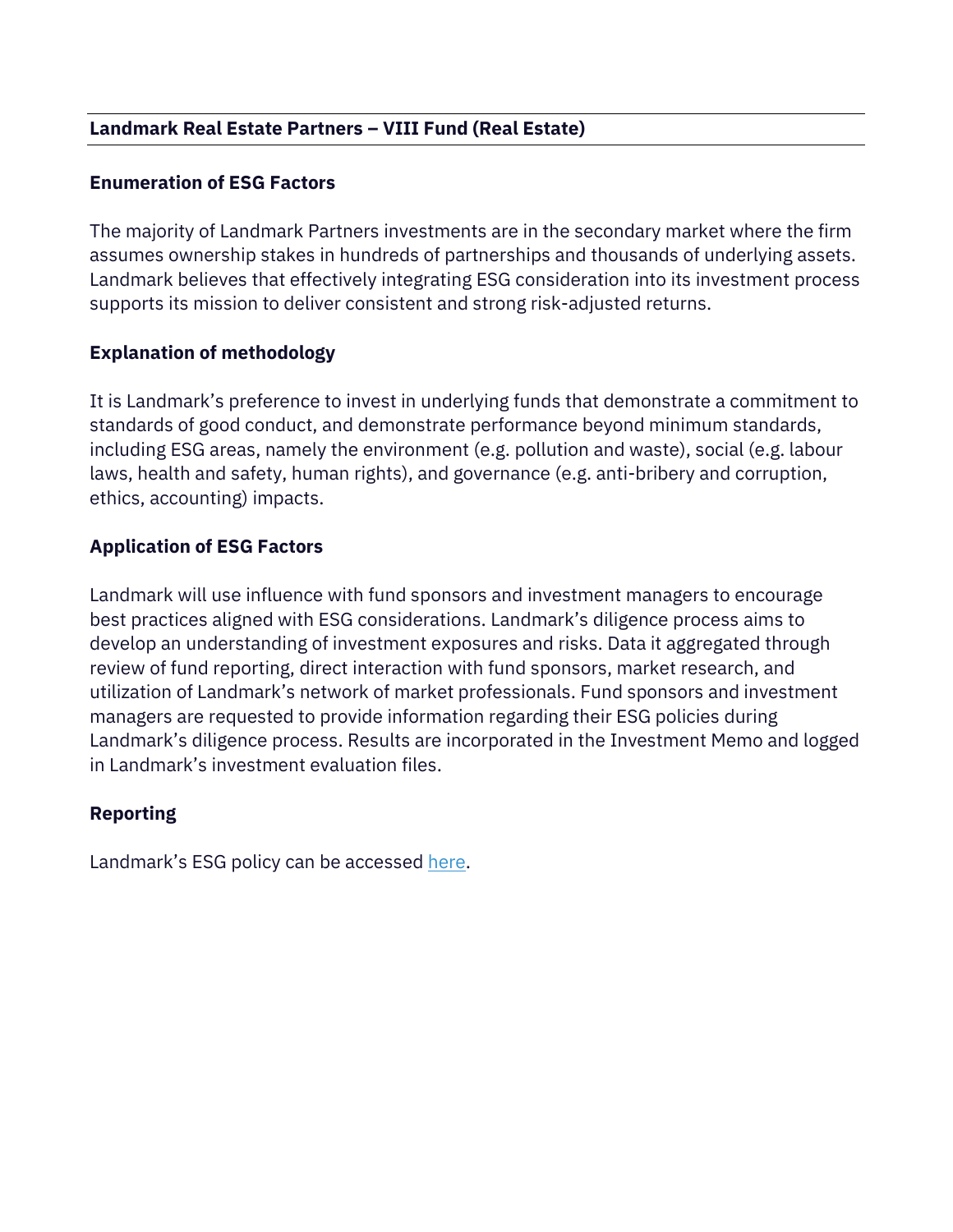# **Carbon Intensity**

#### **Carbon Intensity Reported by Investment Managers**

In April 2017, MSCI conducted a carbon portfolio analysis of York Endowment Fund's equities. The Carbon Intensity of the equities was measured as  $325.0$  tCO<sub>2</sub>e per US\$ 1M revenue as at December 31, 2016, compared to an MSCI ACWI (index) value of 236.1 tCO<sub>2</sub>e per US\$ 1M revenue. [13](#page-17-0) For 2020, after normalizing for values in US dollars and taking into account the allocations to respective equity managers in the Endowment Fund at 2020 year end, the Carbon Intensity of the York's Global Equity portfolio was  $114.5$  tCO<sub>2</sub>e per US\$ 1M revenue, representing a 64.7% decrease from the 2016 year end value of 325.0 tCO<sub>2</sub>e per US\$ 1M revenue.

| <b>York Endowment Fund (Equities)</b> |                                                         |  |
|---------------------------------------|---------------------------------------------------------|--|
| Year                                  | <b>Carbon Intensity t CO<sub>2</sub>e / US\$M Sales</b> |  |
| 2016                                  | 325.0                                                   |  |
| 2020                                  | 114.5                                                   |  |

The Carbon Intensity data for equity and fixed income managers is provided below for information. These measurements are a snapshot in time and subject to change. Data is dependent on the methodology of the respective service provider, portfolio composition, the asset class in question, and the scope of emissions (1, 2, and 3) used.

| <b>Investment Manager</b> | <b>Carbon Intensity</b><br>t CO <sub>2</sub> e / US\$M Sales |
|---------------------------|--------------------------------------------------------------|
| <b>Equity</b>             |                                                              |
| <b>Baillie Gifford</b>    | 17.6                                                         |
| C Worldwide               | 67.6                                                         |
| <b>Harris</b>             | 59.4                                                         |
| Lazard                    | 95.3                                                         |
| Morgan Stanley            | 12.0                                                         |
| <b>TDAM</b>               | 571.8                                                        |
| Unigestion                | 106.0                                                        |
| <b>Equity (Wt. Avg)</b>   | 114.5                                                        |
| <b>Fixed Income</b>       |                                                              |
| <b>RBC GAM</b>            | 390                                                          |

<span id="page-17-0"></span>**<sup>13</sup> The report also stated that the Weighted Average Carbon Intensity value was 427.9 tCO2e per US\$ 1M revenue versus an MSCI ACWI (index) value of 222.3 tCO2e per US\$ 1M revenue.**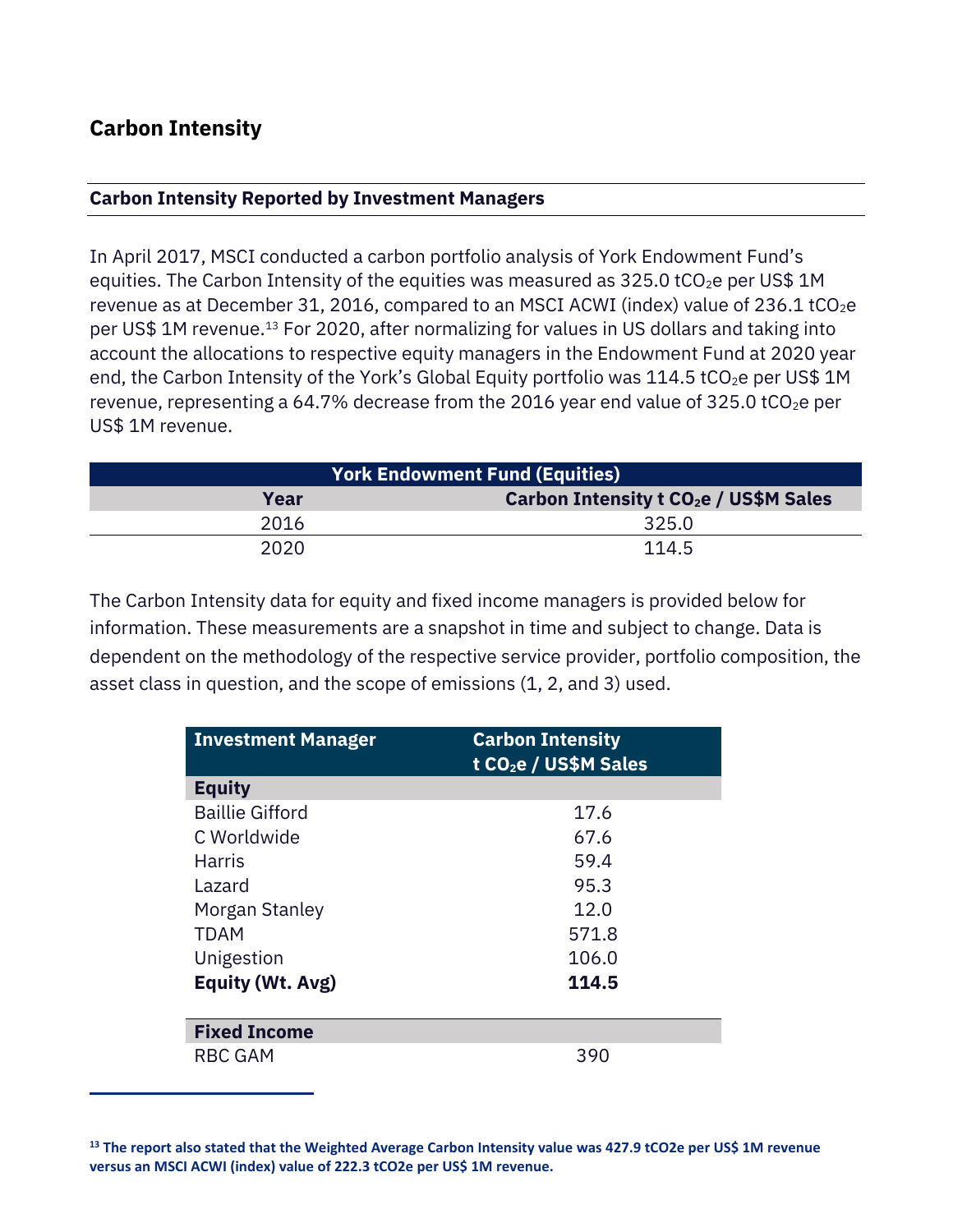| <b>Fixed Income (Wt. Avg)</b> | 461 |
|-------------------------------|-----|
| Stone Harbor                  | 447 |
| Manulife                      | 555 |

Fixed Income as an asset class is more difficult to assess than equities given that fixed income portfolios hold sovereign bonds. Sovereign bonds are financial instruments that provide capital to national governments, which makes the emissions associated with them the primary focus of a sovereign bond carbon footprint analysis. However, there are varying opinions on the appropriate scope at which to consider a country's GHG emissions based on carbon accounting protocols.

When a sovereign bond is assessed, it is necessary to question whether double counting of emissions from the sovereign nation's private and household sectors has been avoided. A few of the many questions to consider are:

- Can different sectors of an economy be separated?
- Should emissions created domestically but then exported (e.g. coal, liquified natural gas, crude oil) be considered as part of the carbon footprint? What about imports of goods created internationally but consumed domestically?
- Should there be normalization of emissions to help compare economics of different sizes, wealth, structure?

A resource on the challenges of sovereign bond carbon footprint determination is available [here.](https://www.longfinance.net/media/documents/education-accounting-for-carbon-sovereign-bonds_v3.pdf)<sup>[14](#page-18-0)</sup>

<span id="page-18-0"></span>**<sup>14</sup> Desme, G., & Smart, L. (2018, June). Accounting for Carbon: Sovereign Bonds. Longfinance.Net. https://www.longfinance.net/media/documents/education-accounting-for-carbon-sovereign-bonds\_v3.pdf**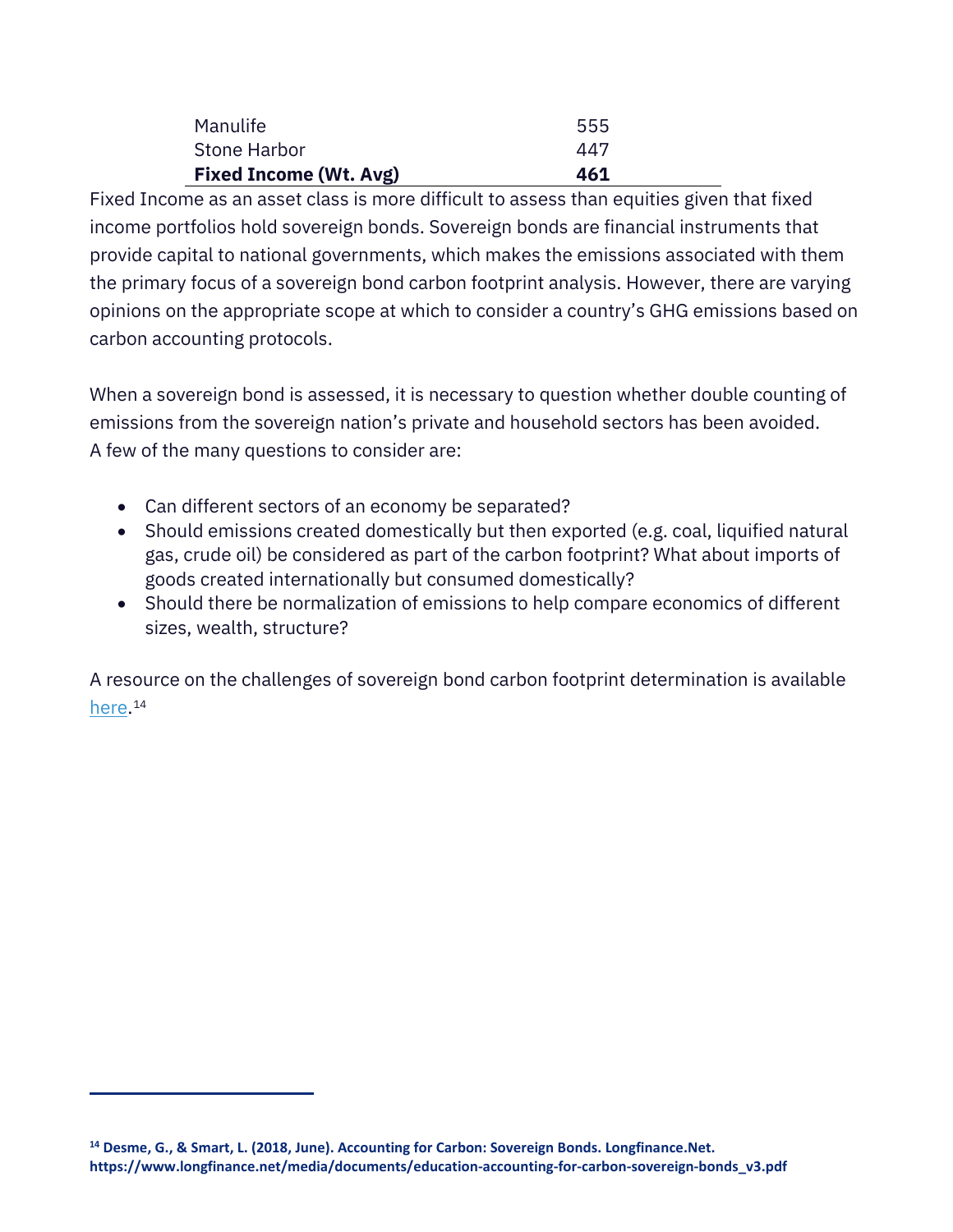# Appendix

#### **Glossary**

**Carbon intensity**: Carbon intensity is the measure of CO<sub>2</sub> produced per dollar of GDP. In other words, it's a measure of how much  $CO<sub>2</sub>$  is emitted per dollar generated in the economy. A rapidly decreasing carbon intensity is considered a positive for the environment and the economy. Energy consumption is growing increasingly efficient and that less production and consumption is based on burning fossil fuels.

**Greenhouse Gas (GHG)**: Greenhouse gases are those gaseous constituents of the atmosphere, both natural and anthropogenic, that absorb and emit radiation at specific wavelengths within the spectrum of thermal infrared radiation emitted by the Earth's surface, the atmosphere itself, and by clouds.

**Scope 1, 2 & 3**: Three "scopes" (scope 1, scope 2, and scope 3) are defined for GHG accounting and reporting purposes.

**Scope 1 – Direct GHG Emissions**: Direct GHG emissions occur from sources that are owned or controlled by a company, for example, emissions from combustion in owned or controlled boilers, furnaces, vehicles, etc.; emissions from chemical production in owned or controlled process equipment. Direct  $CO<sub>2</sub>$  emissions from the combustion of biomass shall not be included in scope 1 but reported separately. GHG emissions not covered by the Kyoto Protocol, e.g. CFCs, NOx, etc. shall not be included in scope 1 but may be reported separately.

**Scope 2 – Electricity Indirect GHG Emissions**: Scope 2 accounts for GHG emissions from the generation of purchased electricity consumed by a company. Purchased electricity is defined as electricity that is purchased or otherwise brought into the organizational boundary of the company. Scope 2 emissions physically occur at the facility where electricity is generated.

**Scope 3 – Other Indirect GHG Emissions**: Scope 3 emissions are a consequence of the activities of the company but occur from sources not owned or controlled by the company. Some examples of scope 3 activities are extraction and production of purchased materials; transportation of purchased fuels; and use of products and services.

**TCFD**: The **Financial Stability Board** established the TCFD to develop recommendations for more effective climate-related disclosures that could promote more informed investment,